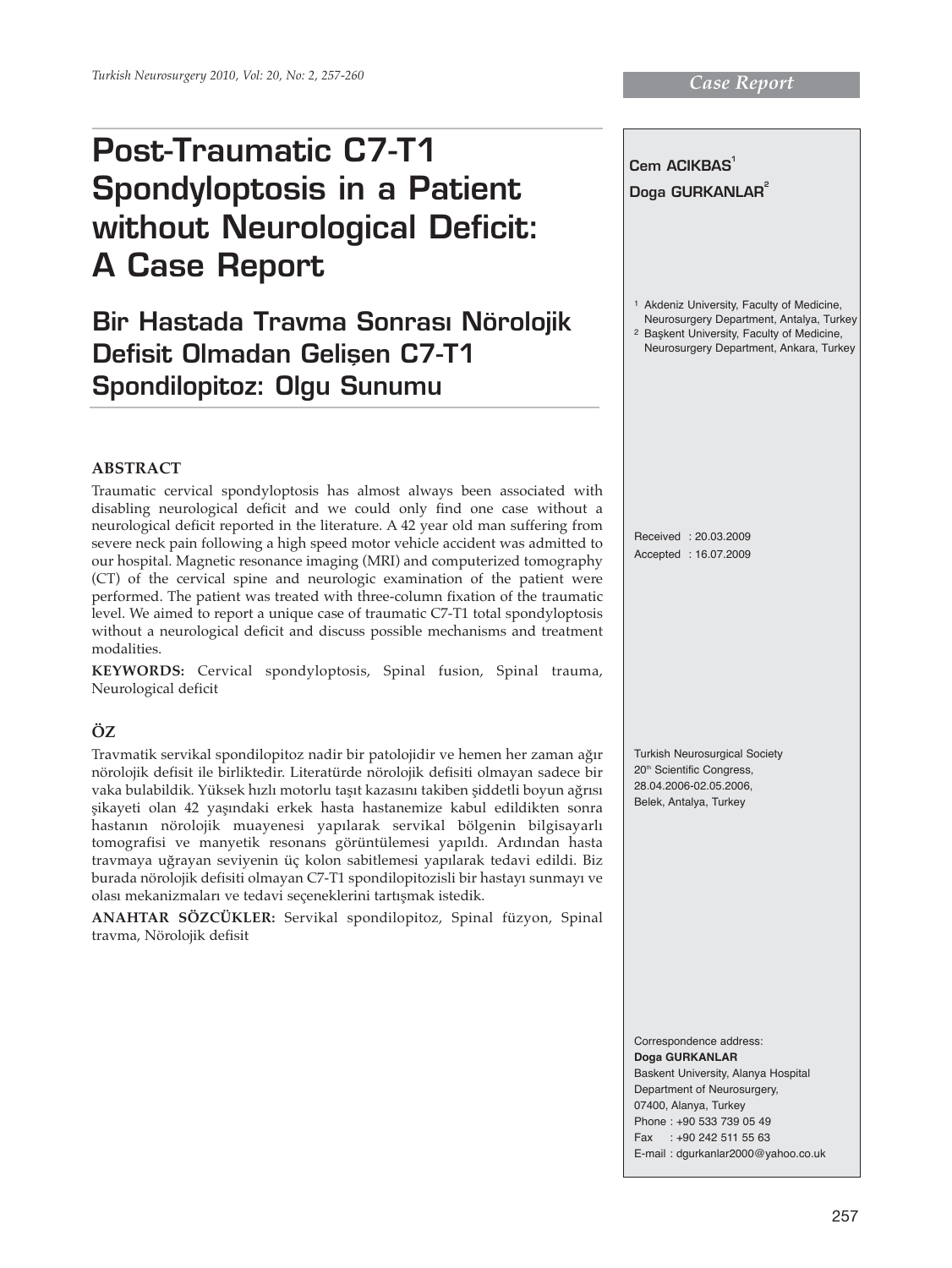## **CASE REPORT**

A 42-year-old man who had a high-speed motor vehicle accident was admitted to our hospital.

On admission he was conscious and had no neurological deficit. He was only suffering from intense neck pain.

Plain roentgenograms of the cervical spine failed to show malalignment of the vertebra, but computerized tomography (CT) imaging showed C7-T1 dislocation and C6-C7-T1 laminae and lateral mass fractures. Magnetic resonance imaging (MRI) revealed total spondyloptosis at C7-T1 level with the body of the C7 vertebra lying almost totally in front of the T1 vertebra without compression of the spinal cord (Figure 1).

The patient was placed on skull traction and serial x-ray scans were obtained each day. At the end of the 5th day, correction of the spinal alignment was observed at C7-T1 level. The patient was operated upon in the supine position following fiber optic intubation and with skull traction in place, on the sixth day. The cervical spine was exposed by a standard right sided transverse anterior cervical incision. A C7-T1 discectomy and anterior fusion using a peek cage (Stryker Implants, France) integrated with allograft were performed and a titanium plate (Stryker Implants, France) was inserted. After radiographic examination, we proceeded to suture drainage in situ.

Although cervical alignment was achieved, we performed a posterior surgical approach at another session, three days after the first operation. The patient was operated on in the prone position under general anesthesia and the cervical spine was exposed by cervical midline incision. Posterior stabilization between C4-T3 was performed by C4- C5 lateral mass and T2-T3 transpedicular screw fixation and rod constructs due to the lamina and lateral mass fractures at C6, C7, and T1 (Stryker Implants, France). Postoperative MRI and lateral and anterior-posterior X-rays showed the excellent realignment (Figure 2 and Figure 3 A,B).

The postoperative period was uneventful and there were no operation-related complications. Rigid cervical orthosis was used in the postoperative period. The patient was mobilized on the 3rd day, and the postoperative hospitalization was 10 days. The follow up examination of the patient revealed no neurological deficit.

#### **DISCUSSION**

Shekhar et al described the first spondyloptosis of the cervical spine at C6-7 level with late-onset cord compression, in 1992 (18). The etiology in this case was declared to be post-traumatic, subsequent to a significant birth trauma. Before their case, 10 more similar cases (2,5) with spondylolisthesis and spondylolysis of the cervical spine had been reported in the literature (5,3,7,14) and all were treated either conservatively or by posterior fusion alone.

Traumatic spondylolisthesis of the cervical spine following high-speed motor vehicle accident and diving injuries is relatively common (10), but it is unusual for traumatic spondyloptosis in this region not to be associated with a myelopathy (15).



*Figure 1: MRI revealed total spondyloptosis at C7-T1 level with the body of the C7 vertebra lying almost totally in front of the T1 vertebra without compression of the spinal cord.*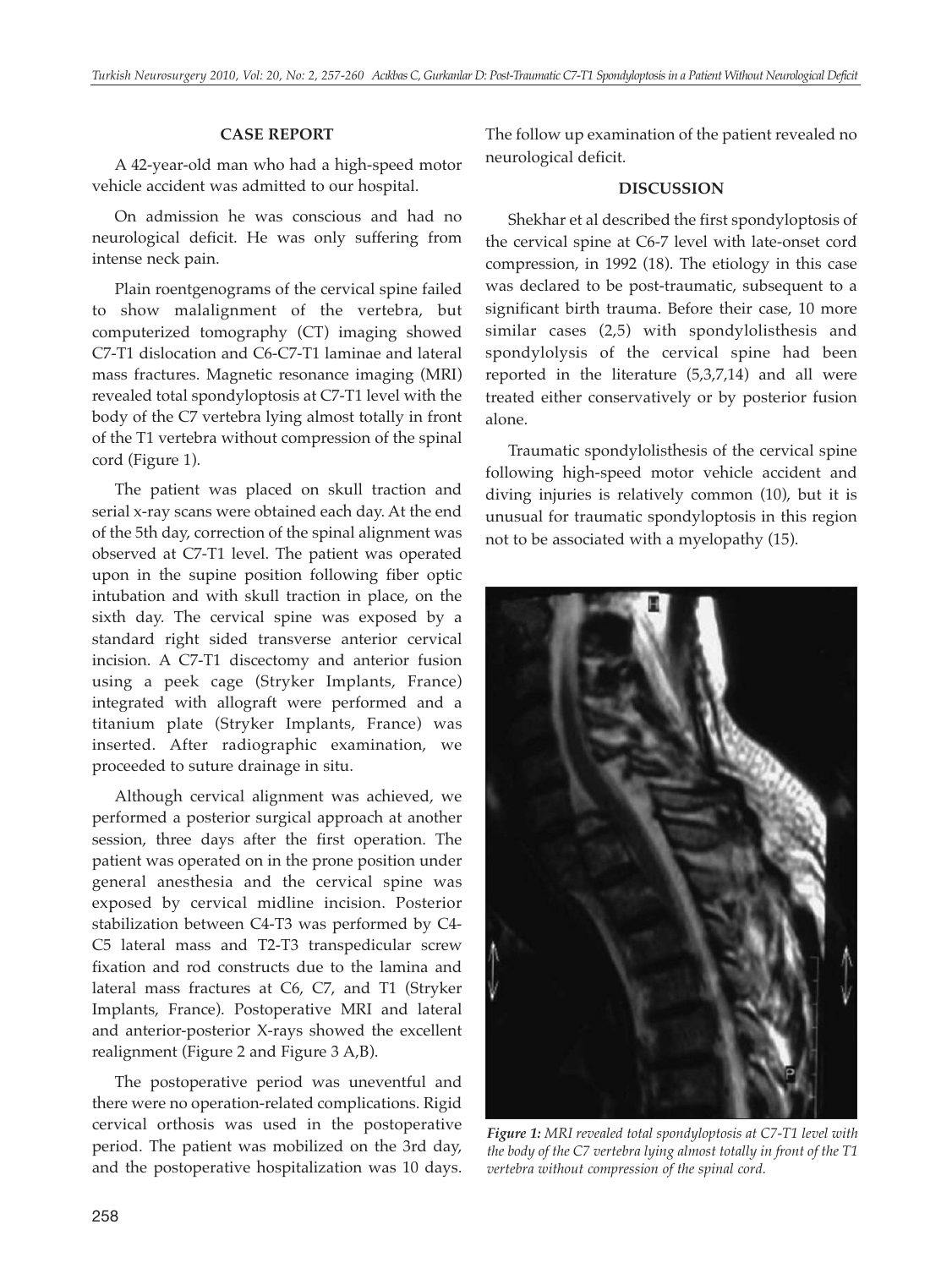

*Figure 2: MRI showed successful alignment of the cervicothoracal junction after the operation.* 



*Figure 3: Lateral and anterior-posterior X-rays showed the excellent realignment achieved by C4-C5 lateral mass and T2- T3.*

Menku and his colleagues were the first to report such a case of (C6-C7 post-traumatic spondyloptosis without neurological deficits) (13). Our case is the first spondyloptosis of the cervicothoracic junction (C7-T1) without a neurological deficit.

We believe that, our patient did not have a neurological deficit due to the posterior element fracture which probably led to a spontaneous dorsal decompression of the spinal canal and allowed the cord to release posteriorly (17).

Most practitioners, as we did in our case, strongly advocate reduction of a case of cervical fracture/instability with no neurological deficit with gradated axial traction applied with the patient awake and under close neurological observation. The axial traction was applied with head tongs in our patient while the intervertebral disc remained in its origin without causing a traumatic herniation and cord compression (6). Traction re-establishes normal spinal alignment and helps initial decompression of the spinal cord (16).

Timing of surgery is under debate. While some authors argue that early operation is associated with significant morbidity due to a retropulsed disc, others believe that early intervention is not associated with a higher incidence of complications (11,12).

In cases of over distraction the weights are reduced to one third of the attempted weight and muscle relaxants, typically diazepam, are administered (19,21)

We initially stabilized the fractured level anteriorly to avoid the risk of additional trauma in case of turning the patient on the operation table for the posterior approach. Although an excellent correction of the cervical alignment was achieved by this procedure, we performed a posterior fixation due to the presence of severe laminae fractures at this highly mobile cervicothoracic segment. Thus, we had obtained three-column fusion by means of successful placement of lateral mass and transpedicular screw- rod construction posteriorly and insertion of an anterior cervical plate and peek cage. Therefore, we mobilized and discharged the patient early in the postoperative period.

### **CONCLUSION**

Although, post-traumatic spondyloptosis without neurological deficit has not been previously